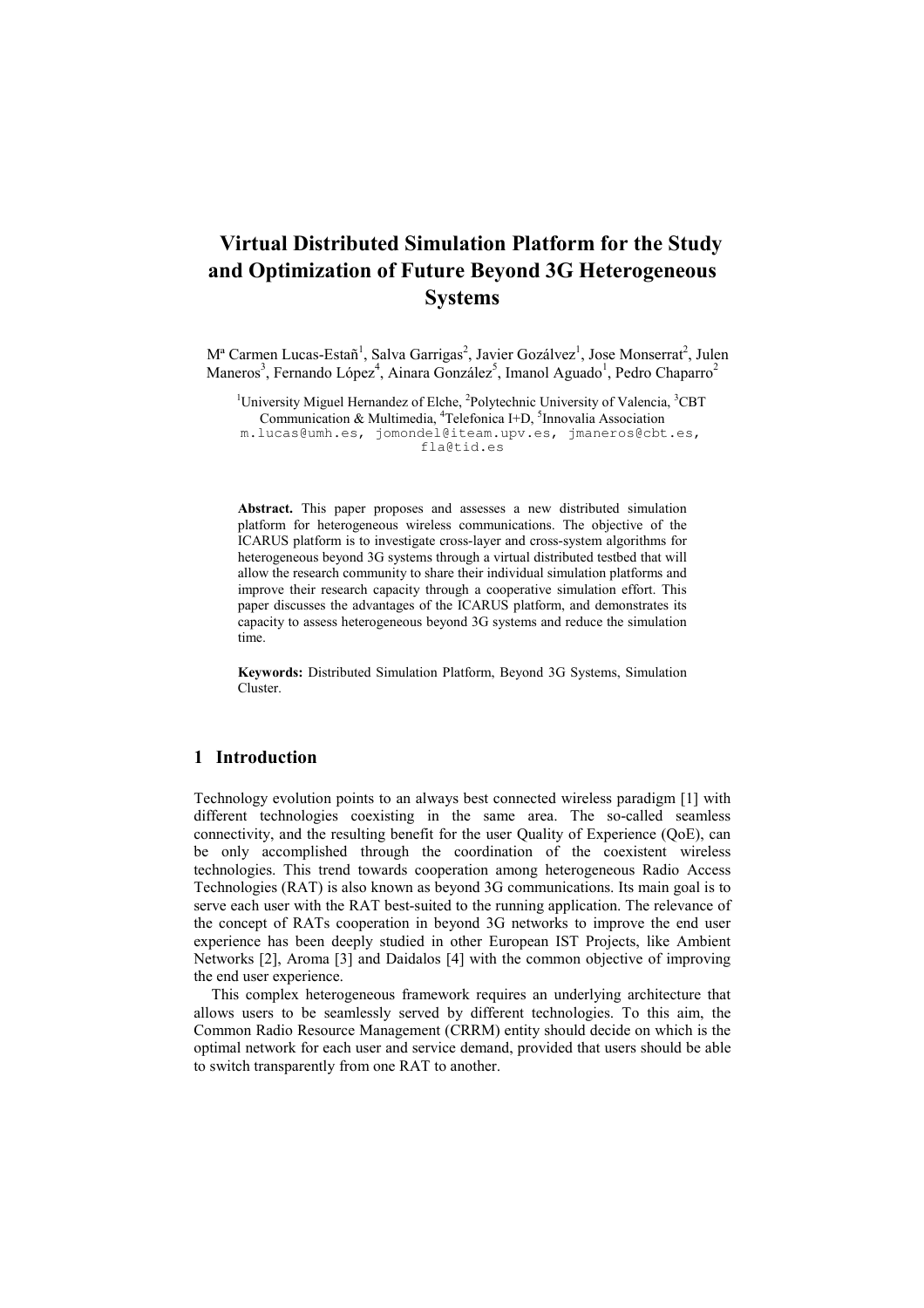The challenging design of advanced CRRM algorithms raises the need of a heterogeneous simulation platform capable of adequately modeling the key aspects of heterogeneous beyond 3G wireless networks. The development of such heterogeneous platforms requires a significant development effort that can hardly be undertaken by individual research teams. In addition, the development of heterogeneous platforms by different teams duplicates development efforts and makes difficult a fair comparison of research proposals. It is also important to note that the emulation of various RATs in a single computer can significantly increase the simulation times and compromise the capacity to conduct high-impact research. To overcome this situation, several initiatives have been launched to develop virtual and distributed simulation platforms that allow the research community to efficiently share and run individual simulation clusters.

The WHYNET (Wireless Hybrid NETwork) project in the United States [5] and the Panlab (PAN european LABoratory infrastructure implementation) project in Europe [6] are key examples of research efforts to develop distributed simulation platforms. WHYNET is focused on the development of a scalable and distributed testbed for next generation mobile technologies, and its main aim is to study the cross-layer interactions. On the other hand, the main objective of PanLab is to create a federation of testbeds using the most innovative clusters in Europe.

In this context, this article presents an innovative distributed simulation platform for heterogeneous wireless technologies designed within the ICARUS project. The ICARUS platform is being designed to investigate advanced CRRM and RRM [7,8] policies for heterogeneous beyond 3G systems through the implementation of a virtual geographically distributed pan-european testbed. This testbed will allow the research community to share their individual RAT simulation platforms, and investigate advanced cross-layer and cross-system policies through an efficient, scalable and distribute platform. As a result, ICARUS is aligned with the objectives and procedures of Panlab.

The ICARUS network organization is shown in Fig. 1. The simulate RATs are emulated in different computers, which could be located in different locations. This architecture provides an important differential value to local platforms because of its flexibility and computational advantages. The ICARUS platform is expected to



Fig. 1. Concept of the ICARUS virtual distributed simulation platform.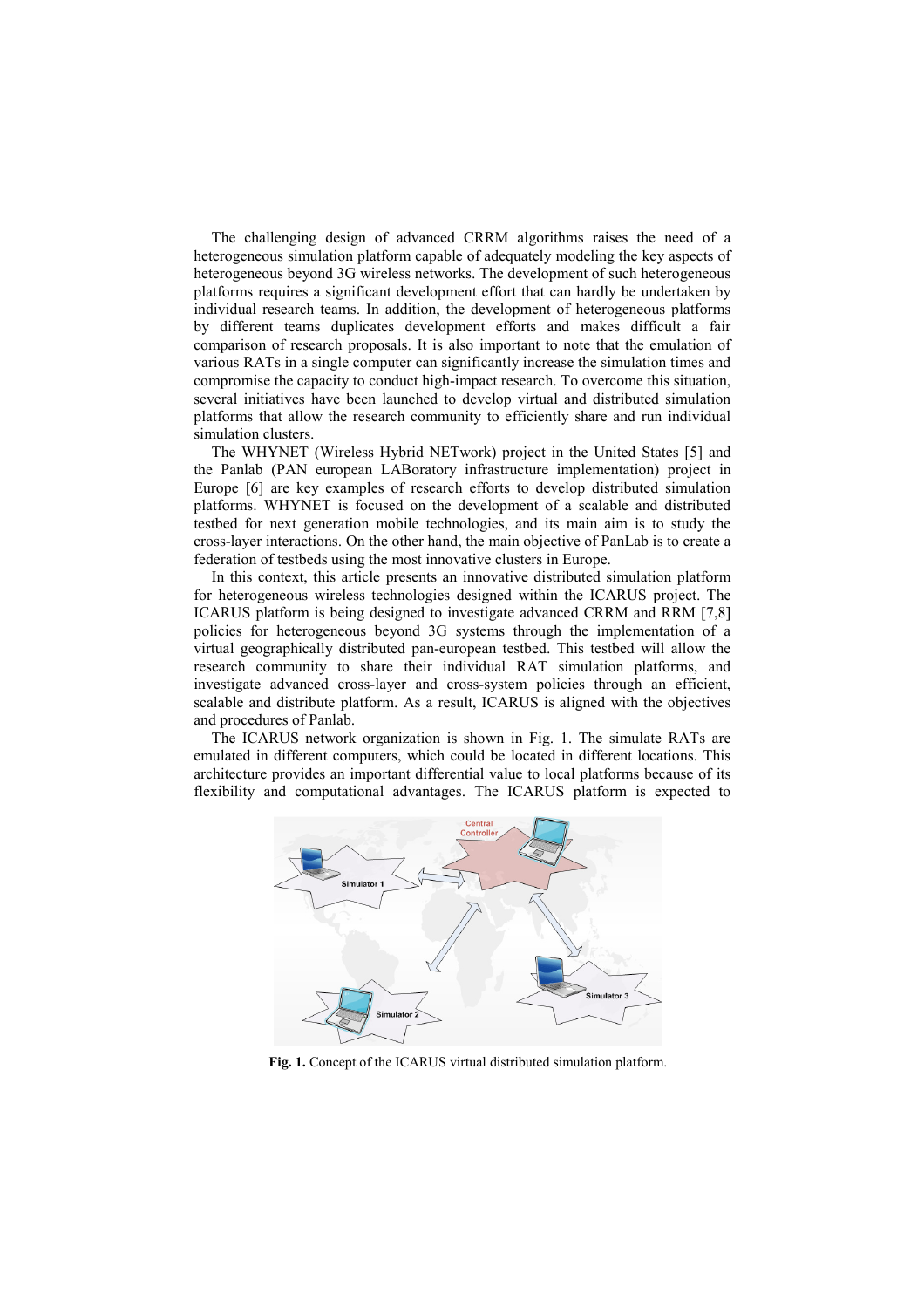achieve faster simulation times through the use of distributed computational resources, and reduce the implementation load by sharing the use of different simulators that can be easily shared thanks to the modular and scalable design of the platform. In this context, the ICARUS platform will provide a valuable environment for testing advanced cross-layer and cross-system optimization algorithms that will be key for an efficient deployment and operation of heterogeneous beyond 3G systems.

## 2 ICARUS platform

The ICARUS project is aimed at providing a virtual distributed platform for the emulation of a heterogeneous mobile and wireless communication system. In this context, the different RATs considered within the ICARUS platform could be implemented in different simulators independently developed and running on physically distributed computers. To ensure that all these independent simulators are integrated to synchronously emulate the same scenario through a virtual and distributed simulation platform, different functionalities must be implemented at a common level to carry out the global management of some scenario simulation aspects. Fig. 2 illustrates the different management levels considered within the ICARUS Virtual Distributed Testbed (VDT). These management levels are:

- Common Management Level. To be able to emulate a unique common scenario, functions that need to work globally are located at this management level. These common functions are implemented externally to all the simulators. The main entity in the Common Management Level is the Central Controller. This entity manages the information exchange between software simulators and common management functional modules. All the entities located at the Common Management Level will make up the so-called VDT-Controller (VDT-C). It is not mandatory to implement all the common functionalities included in the VDT-C in the same computer. They can be distributed in different computers and remotely connected to the platform to ensure the maximum flexibility and extendibility.
- Individual Management Level. The functions located at this level are implemented within each simulator, and will individually manage specific functions for each of the simulators implemented and run remotely.

To identify which functions must be implemented at the common functional level, two objectives have to be considered. The first one is to minimize the information



Fig. 2. ICARUS platform functional levels.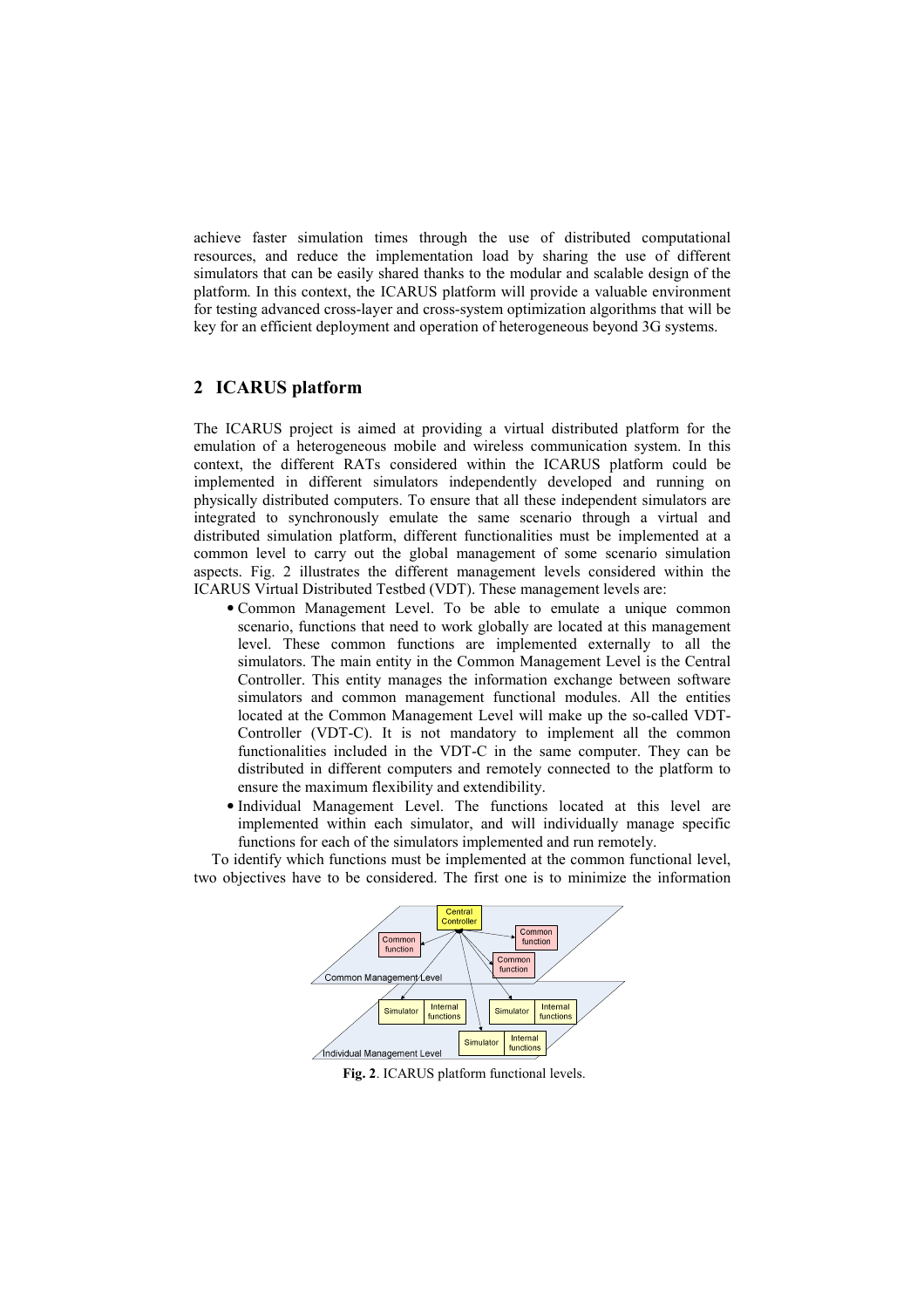exchange between remote simulators or functional modules integrating the ICARUS platform since a constant exchange of messages through the Internet will increase the execution times. In addition, to facilitate the integration of individual simulation clusters within ICARUS, the number of modifications in these platforms should be minimized. In this context, the main identified functions that need to be implemented at the common management level are: CRRM, Session and Traffic Generation, and Mobility Management.

The interaction between the remote modules (simulators and common functional modules) composing the ICARUS platform will be made through the exchange of signalling messages. However, the different modules composing the platform will be only able to communicate with and through the Central Controller (see Fig.2). In this context, the Central Controller is in charge of managing all the messages exchanged in the ICARUS platform: all the messages are sent to the Central Controller which interprets the received messages, and creates and sends the necessary messages to the targeted modules. For example, if a user assigned to a given RAT needs to know the channel quality of other RATs at a given time, the current RAT will demand this information to the Central Controller which will ask this information to the other RATs implemented in different simulators.

To illustrate the potential and benefits of the ICARUS platform, a simple scenario has been initially considered. This first scenario considers a heterogeneous system composed by the EDGE (Enhanced Data-rates for GSM/Global Evolution) and HSDPA (High Speed Downlink Packet Access) RATs. These RATs are emulated by two different applications of the SPHERE (Simulation Platform for HEterogeneous wiREless systems) simulator [9] located in two different computers. A third computer implements the VDT-C to manage and run advanced cross-layer and cross-system studies through the ICARUS distributed testbed. The SPHERE platform, the VDT-C and the mechanisms to carry out the remote interaction between modules are described in following subsections.

### 2.1 SPHERE platform

SPHERE (Simulation Platform for HEterogeneous wiREless systems) is a novel, ambitious and scalable radio simulation platform for heterogeneous wireless systems initially developed by the University Miguel Hernandez of Elche, and subsequently jointly developed together with the Polytechnic University of Valencia [9]. The platform currently integrates four advanced system level simulators, emulating the GPRS (General Packet Radio Service), EDGE, HSDPA and WLAN Radio Access Technologies (RATs). SPHERE is a unique discrete-event system level simulation platform that emulates all four RATs in parallel at the packet level, which enables an accurate evaluation of the final user perceived QoS through the implementation of novel CRRM and RRM mechanisms. The radio interface specifications [10,11] of these four technologies have been faithfully implemented in the SPHERE simulation platform, which works with a high time resolution (in the order of some milliseconds). This modeling approach guarantees the capability of the SPHERE simulation platform to dynamically and precisely evaluate the performance of RRM/CRRM techniques.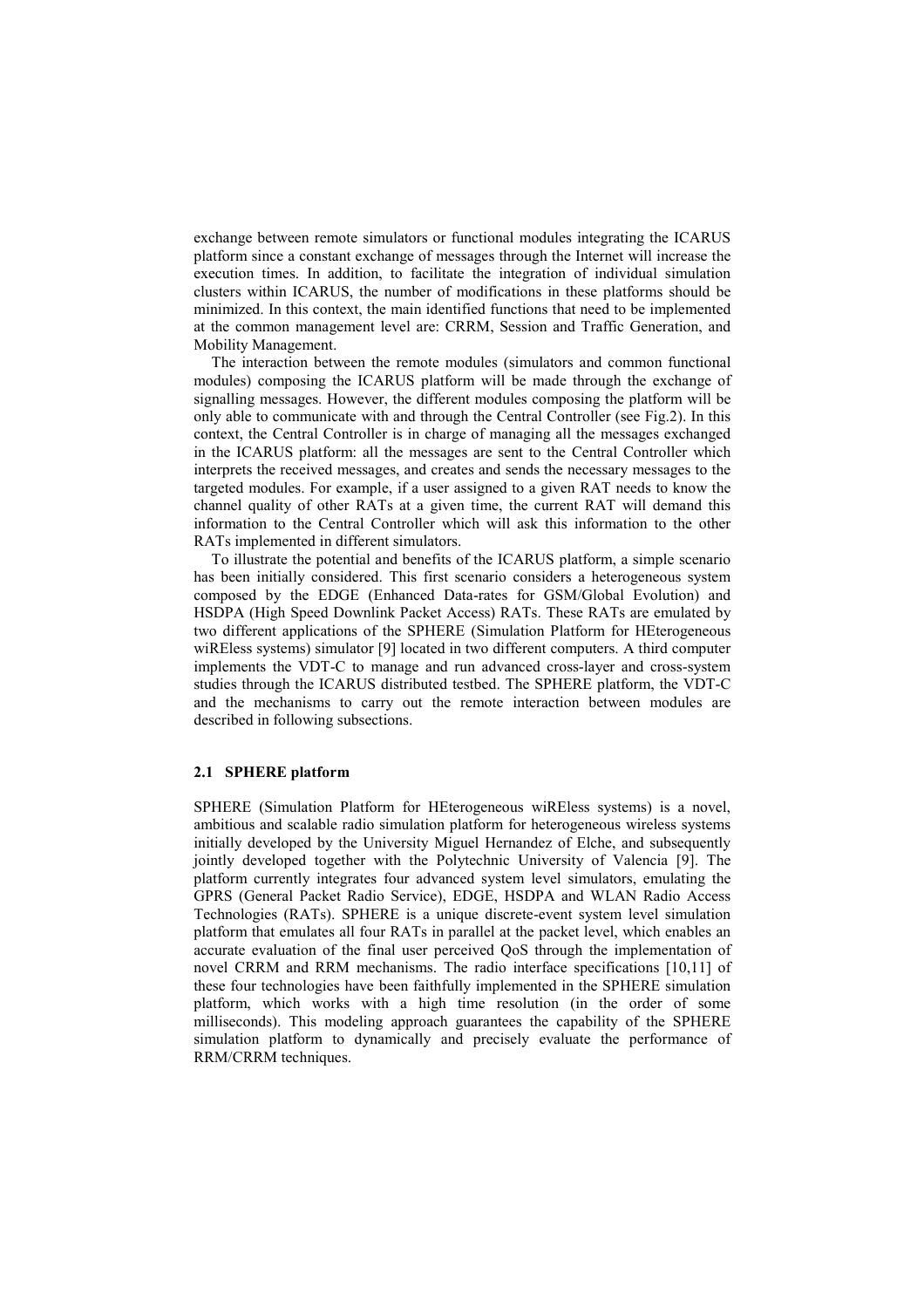Fig. 3 shows the scenario modeled by the SPHERE platform which includes the GPRS, EDGE, HSDPA and WLAN radio interfaces and concentrates on the downlink. As shown in Fig. 3, the SPHERE platform does not only model the radio interface of the four technologies, but also implements various RAT specific RRM features and a centralized CRRM entity. This entity directly collects specific RAT information (e.g. load, channel quality conditions, etc) and interacts with the RRM entities of each RAT. The logical structure of the SPHERE simulation platform is also shown in Fig. 4. This figure depicts the modular and scalable design of the platform [9], which guarantees an easy adaptation of the platform configuration to specific requirements, and allows the rapid integration of new functionalities.

### 2.2 SPHERE adaptation to the ICARUS platform

As shown in Fig. 4, the initial SPHERE simulator incorporates all the functionalities that have to be located in the Common Management Level in the ICARUS platform. For example, the SPHERE platform incorporates its own Session and Traffic Sources (see Fig. 4). As previously explained, the session and traffic generation needs to be implemented as global and common functions to all the simulators that compose the ICARUS platform. As a result, the Session and Traffic Sources have been disabled in the SPHERE simulator, and have been relocated in the VDT-C at the common management level. In this case, each time a new session is generated, all the information regarding the traffic session (session start time, session duration, service type, number of traffic objects to transmit, size of the traffic objects, etc.) is created in the VDT-C. This information is then sent to the distributed SPHERE simulators that store the traffic information in the User Context, a new module created to store the information related to the user traffic session sent by the VDT-C. To emulate the transmission of the traffic session, the SPHERE Traffic Manager will read the User



Fig. 3. SPHERE heterogeneous scenario. Fig. 4. SPHERE logical structure.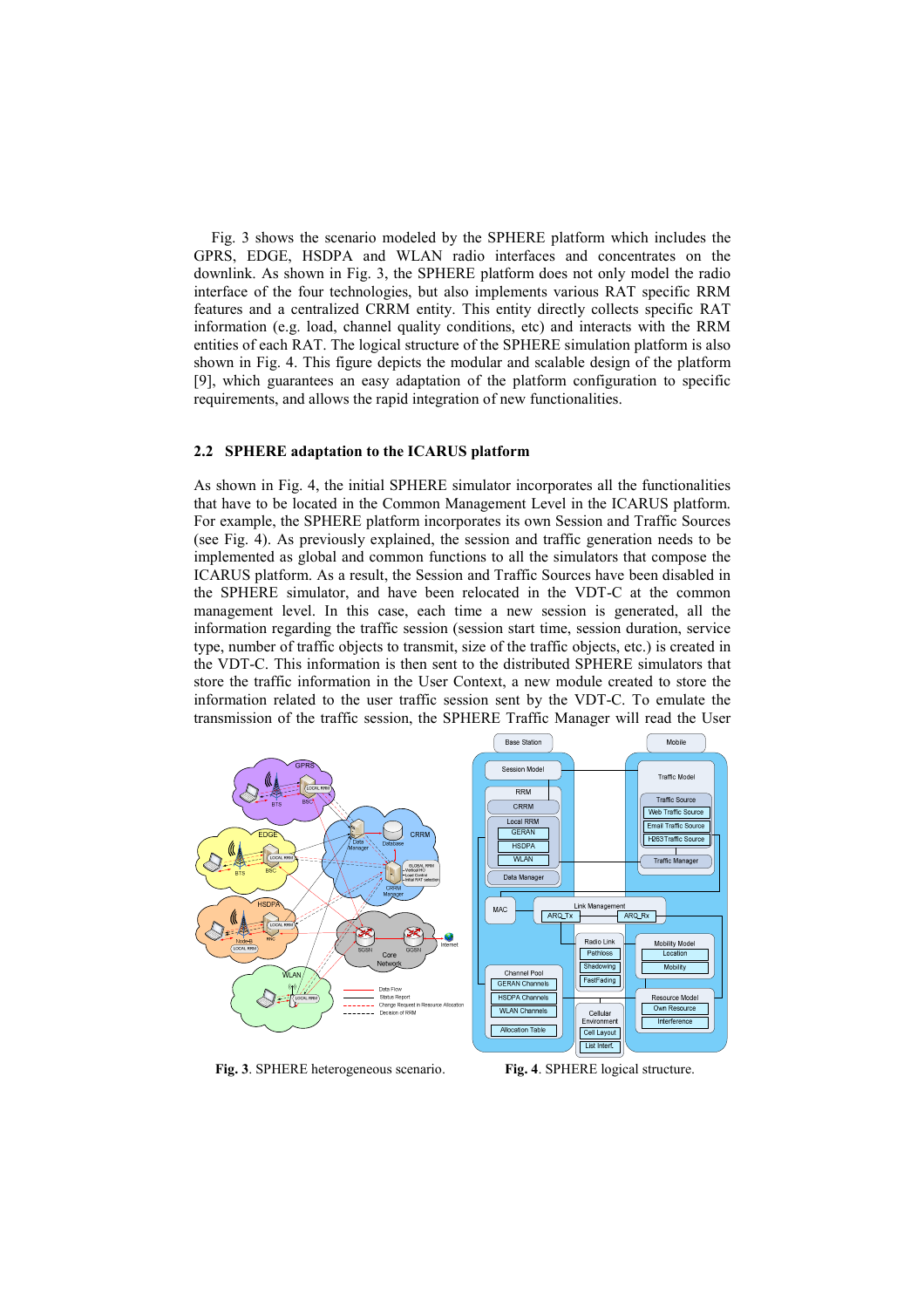

Fig. 5. SPHERE logical structure adapted to the ICARUS platform.

Context information associated to the corresponding user and will create all the related traffic events. The adapted logical structure of the SPHERE simulator to interact with the VDT-C in a distributed manner is depicted in Fig. 5. This figure shows that the CRRM entity has also been disabled in SPHERE and located in the Common Management level. In the ICARUS platform, the CRRM decisions are taken at the VDT-C; the VDT-C is the more suitable location given that it can communicate directly with all the simulators composing the platform. In this regard, each time a new user requests access to the system, the CRRM entity located at the Common Management Level will take the CRRM decision, as for example, to select the RAT over which to convey the user session among all available RATs emulated in the ICARUS platform. Then, the VDT-C will communicate the corresponding simulator that a new user is assigned to the selected RAT. The simulator will still be in charge of performing RRM functions within each RAT.

### 2.3 VDT-C

Fig. 5 shows the logical structure of the implemented VDT-C. The main entity of the VDT-C is the Central Controller which is in charge of the management of the information exchange between the different modules. The Central Controller is also responsible of the whole platform synchronization. Due to the fact that each simulator might run at different speeds, synchronization points to carry out the communication among the different modules have to be established. Otherwise, a simulator could send an event with an execution time previous to the current simulation time of the destination simulator, and then a conflict would take place. In the ICARUS platform, these synchronization points are referred as Time Steps and are periodically scheduled. When a simulator reaches a Time Step, it notifies the Central Controller of this fact. Then the simulator pauses its simulation process waiting for the other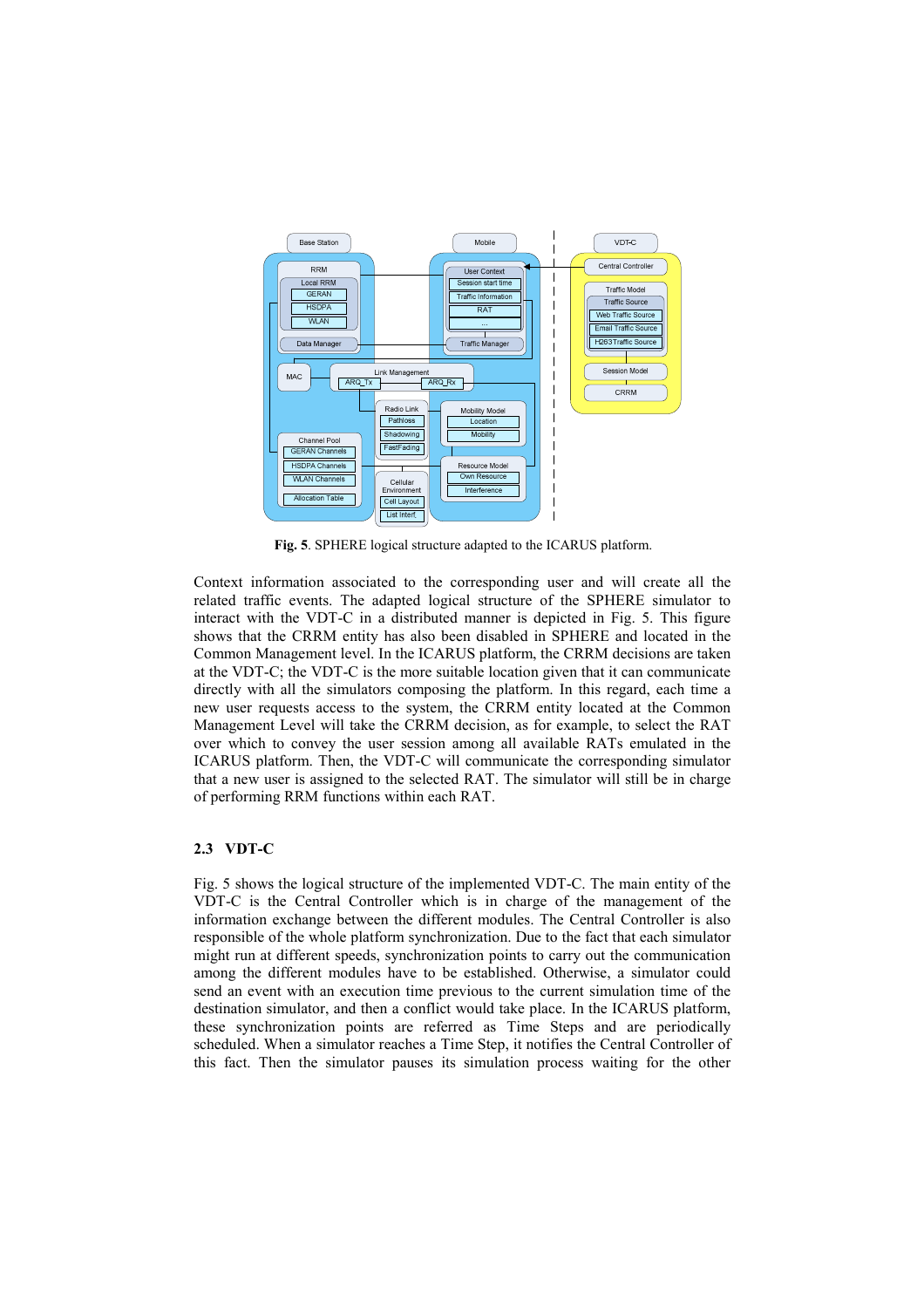simulators, and no new events will be exchanged among different modules until all simulators notify that they have reached the same Time Step. When the Central Controller knows that all simulators are at the same Time Step, it asks the simulators for new messages. When all the messages have been sent and processed, the Central Controller orders the simulators to resume their simulation until the next Time Step.

 The other common functionalities that are currently implemented in the ICARUS VDT-C are the Session and Traffic Sources and the CRRM entity. The session and traffic models implemented in the VDT-C are those considered in the initial SPHERE simulator, and a short description was given in Section 2.1. On the other hand, the CRRM entity is in charge of the common management of the total available radio resource in the system. In the introduction of this section, the Mobility Management was also identified as a necessary global functionality. The global Mobility Management becomes really necessary when handovers between RATs implemented in different simulators are considered. When a user is handed over to a different RAT, the new RAT must be able to carry on with the user movement without abrupt direction changes and jumps. In this case, a global management of the user movement is needed. Since the initial scenario that has been used to validate the ICARUS platform considers a simple initial RAT selection policy without vertical handovers, the mobility model is kept at the SPHERE simulators. The authors are currently working to migrate this model to the VDT-C for more advanced CRRM studies.

#### 2.4 Remote communications

The communications and exchange of information among remote modules and simulators has to be made over the Internet. In this regard, sockets have been employed to carry out this remote communications and correctly control the exchange of data. To establish the communications, each simulator and functional module has to implement an API (Application Programming Interface) that implements all the functions related with the sockets management and exchange of information. This API can be written in different programming languages based on the simulator or functional module it is integrated with. In addition, a gateway needs to be implemented for each remote module to interpret the exchanged information, and adapt it to the format required by the local simulator or functional module. The communications between remote modules has been implemented as a Client-Server interaction as shown Fig. 6. In this context, the VDT-C is always listening for messages, while the distributed simulators send messages to the VDT-C and then wait for answers.

In the current implementation, all the common functionalities located in the VDT-C have been implemented in the same computer. As a result, only the messages needed for the communications of the remote simulators with the VDT-C have been defined:

- $\bullet$  Initial configuration message (ic). This message is sent by the Central Controller before the simulation itself starts, and allows each simulator to load the needed configuration parameters.
- Add user message  $(au)$ . This message is sent by the Central Controller to one of the distributed simulators when a user needs to start a service session using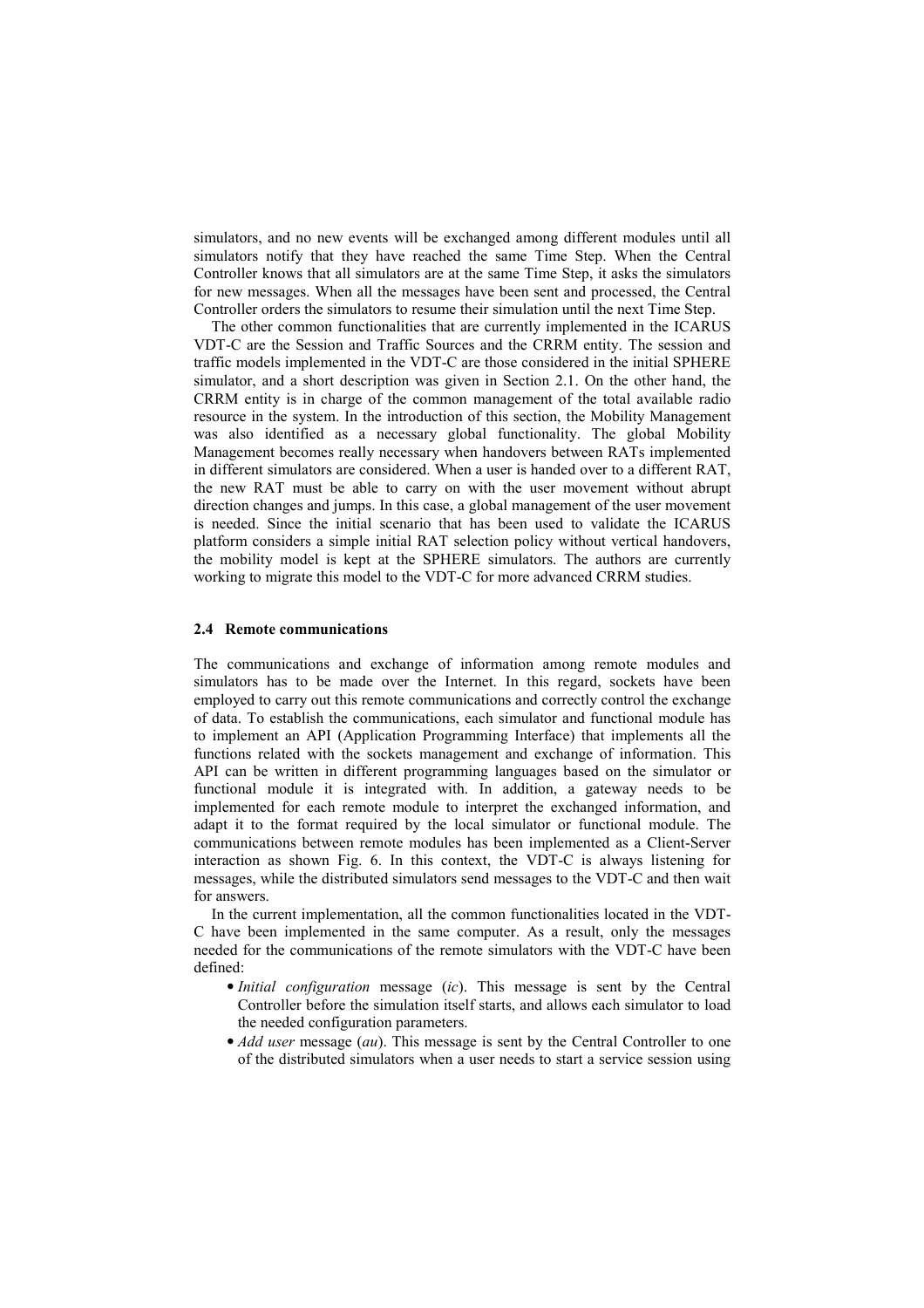

Fig. 6. ICARUS interaction among remote modules.

the RAT associated to that simulator. With this message, the controller provides the simulator with the needed information regarding the user and the type of service required.

- End simulation period message (ep). This message is sent by each simulator to the Central Controller when a Time Step is achieved, i.e, a simulation period is finished. The simulator includes in this message information regarding the users and RAT status.
- Resume simulation message (sr). After the exchange of information between remote nodes at a given Time Step, the VDT-C sends the resume simulation message to all the distributed simulators, so that they continue their simulation until the next Time Step.
- End simulation message (es). This message is sent by each simulator to the Central Controller at the end of the complete simulation.
- ACK message. To guarantee the robustness of the distributed ICARUS platform, all the exchanged messages have to be confirmed, which is the role of the ACK messages. All the messages sent through the network have related a timeout. If the ACK message is not received before the timeout expires, the message is re-sent.

# 3 Use case implementation and performance

To test and validate the first version of the ICARUS platform, as well as the adaptations carried out on SPHERE, a first evaluation scenario has been proposed. In this first scenario, a heterogeneous system only composed by the RATs EDGE and HSDPA is considered. Both RATs are emulated by two different applications of the SPHERE simulator in two different computers, and the VDT-C is also located in a third computer. In this scenario, only the initial RAT selection dilemma is considered and vertical handovers have not been implemented. This simple CRRM policy will assign the user to the RAT corresponding to the demanded service based on a predefined relationship RAT-service type [12]. In this scenario, email users will be assigned to EDGE, while web transmissions will be conveyed over HSDPA.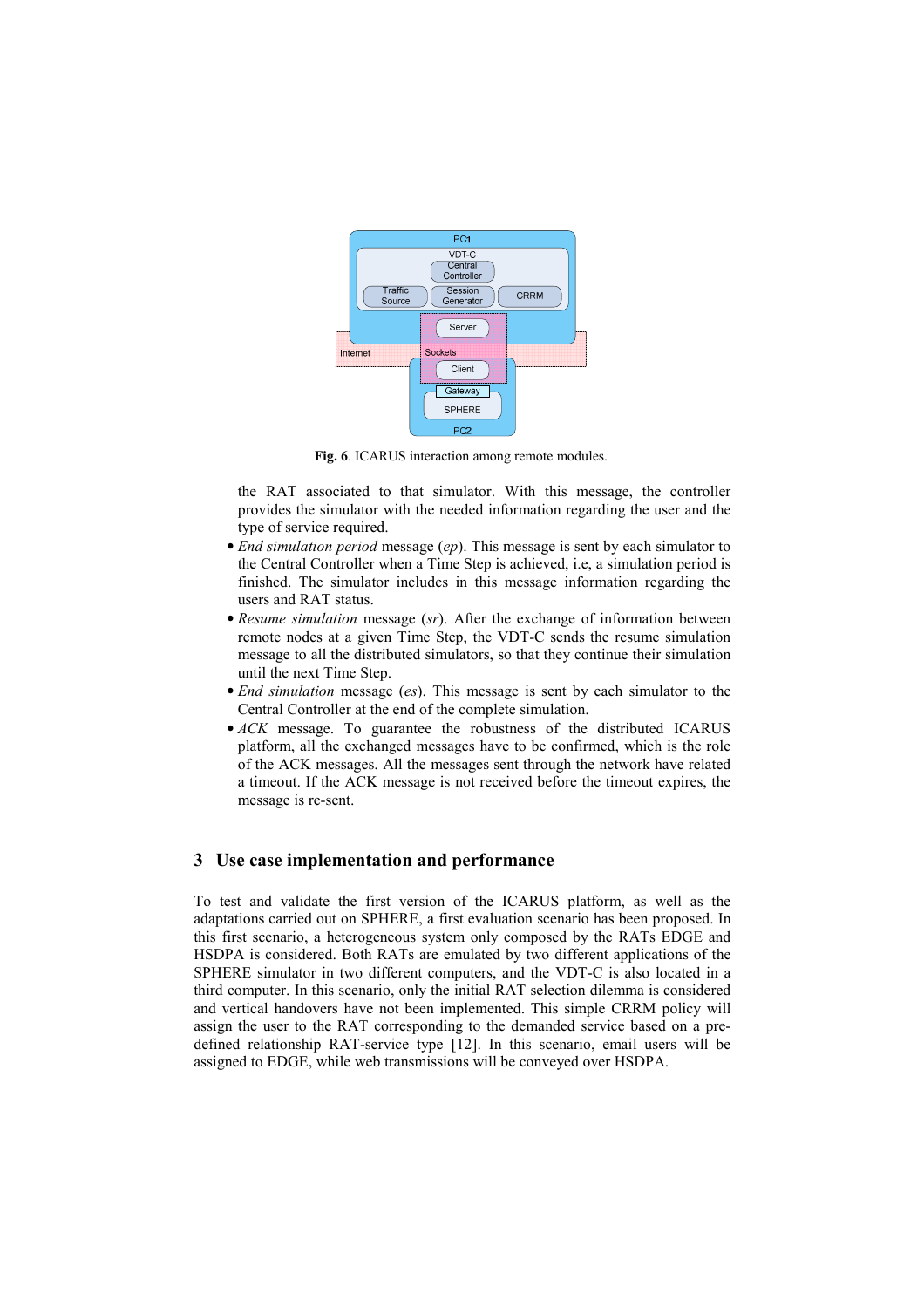Fig. 7 shows the flowchart of the simulation process in both the simulators and the VDT-C. At the beginning of the simulation, the SPHERE simulators and the VDT-C read the configuration parameters from the configuration file (ic message). Then, the SPHERE simulators send to the Central Controller the  $ep<sup>1</sup>$  message indicating that it has reached the first Time Step (synchronization point), and wait for new events from the Central Controller. The Central Controller waits to receive the ep message from all the active SPHERE simulators. When this happens, the Central Controller asks the Session Source if new sessions have arrived, and if this is the case, the new sessions are assigned to users and the traffic related to each session is created. The CRRM algorithm is then executed and the RAT to which each user will be assigned is decided. At this moment, the Central Controller sends the *au* message to inform the corresponding simulators that new users are assigned to the RAT they are emulating. When the corresponding simulator receives the *au* message, it processes the event and stores in the User Context of each new user the traffic session information sent in the au message. Based on this traffic session information, events are created in the RAT simulator to emulate the session transmission. The simulator waits for more events until receiving the *sr* message indicating to resume the simulation until the next Time Step, i.e., for another simulation period. The sr message is sent by the Central Controller when it has processed all its events and the corresponding messages have been sent to the simulators. After sending the sr message, the Central Controller runs until the next Time Step and waits for the simulators to conclude the current simulation period. If a user ends the traffic session transmission, the RAT simulator



 All the messages sent over the network are acknowledged through an ACK message. Fig. 7. ICARUS simulation process.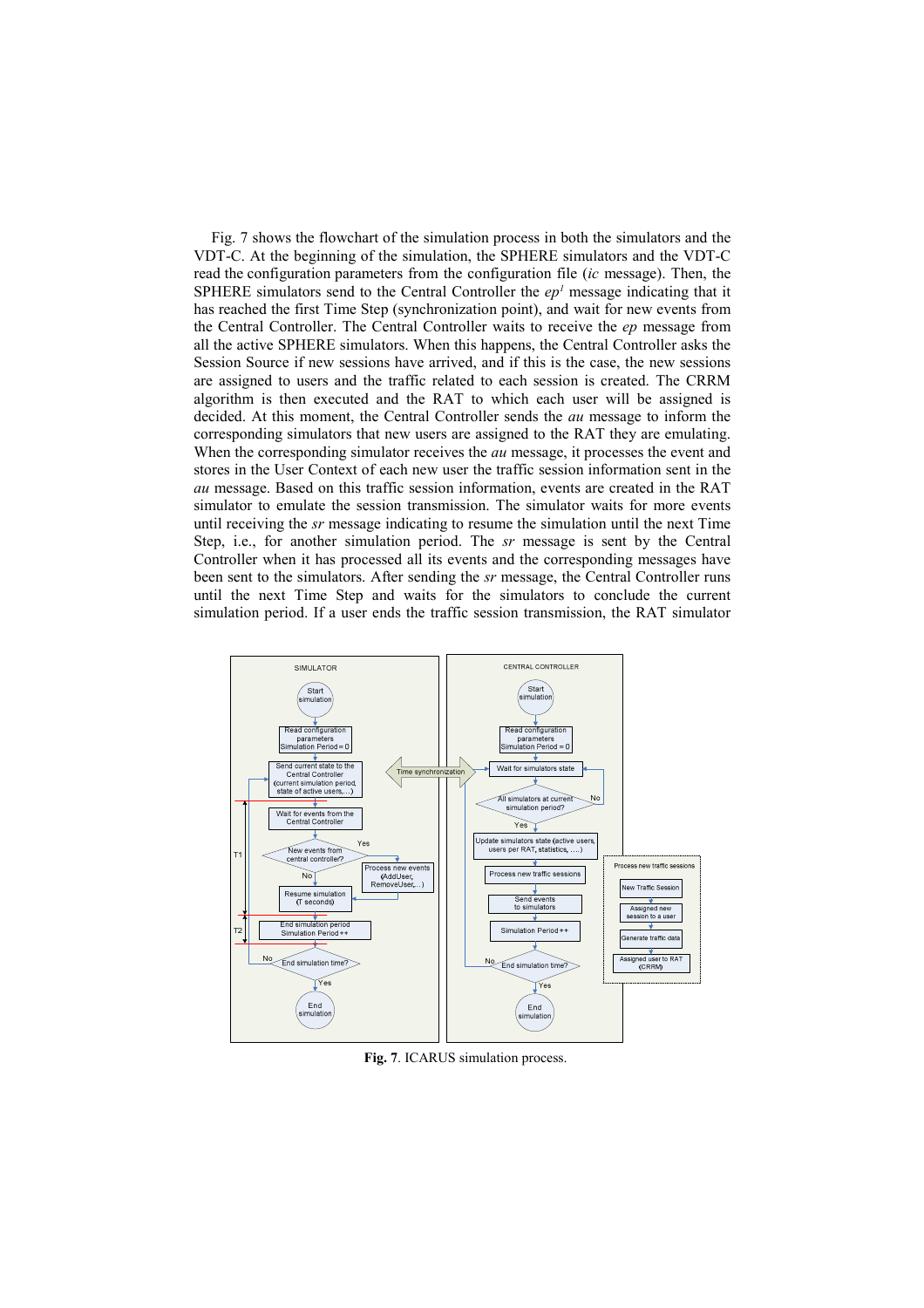will inform the VDT-C in the next ep message and send the corresponding transmission statistics.

Table 1 summarises the ICARUS platform's configuration. The ICARUS platform emulates a 27 omnidirectional cellular layout, with 500m radius cells offering EDGE and HSDPA coverage. Base stations for both RATs are co-located in the centre of a cell. Each simulated RAT has been assigned a single frequency carrier per cell, which results in eight channels, or timeslots, for EDGE, and fifteen channels, or codes, for HSDPA. A multimedia traffic environment with email and web users is emulated with a session arrival rate of 0.08 and 0.09 sessions per second respectively.

To validate the capability of the distributed ICARUS platform to accurately investigate CRRM techniques, the performance achieved with the ICARUS testbed has been compared to that achieved with a single SPHERE platform emulating simultaneously and in a single computer the EDGE and HSDPA RATs. This comparison will allow identifying the expected benefits and trade-offs in terms of simulation time and results accuracy. Fig. 8 depicts the performance results in terms of BLER (Block Error Rate) and throughput obtained when simulating the described scenario in the distributed ICARUS platform, or in a single computer simultaneously emulating the EDGE and HSDPA RATs. Different simulation periods (time between two consecutive Time Steps) have been configured in the ICARUS platform to evaluate the negative effects that this parameter can introduce in the simulator's performance accuracy. Fig. 8 shows that the results obtained with both simulation approaches are very similar irrespectively of the considered Time steps<sup>2</sup>.

The execution time need to simulate a 30000s emulation is shown in Table 2. The results show that the execution time is reduced using the ICARUS distributed platform compared to when simulating in parallel and in the same computer different RATs using the SPHERE platform. Moreover, the execution time is reduced as the simulation period between two consecutive Time Step increases. However, although increasing the simulation period has not had negative effects on the performance of the scenario emulated in this work, this parameter will be actually critical when vertical handovers are considered. If the CRRM decision is not taken in a short time when a user requests a handover, for example due to low signal level, the user call could be dropped. In this context, a tradeoff between performance reliability and computation feasibility and cost will have to be achieved. Table  $3<sup>3</sup>$  shows the measured T1 and T2 times depicted in Fig. 7 for each one of the simulators currently

| <b>Table 1.</b> ICARUS configuration parameters |  |  |
|-------------------------------------------------|--|--|
|-------------------------------------------------|--|--|

| Parameter         | Value                    | Parameter       | Value                  |  |
|-------------------|--------------------------|-----------------|------------------------|--|
| Simulated cells   | 27 omnidirectional cells | Mobility        | 3 km/h user speed      |  |
| Environment       | Macrocellular urban      | Pathloss        | Okumura-Hata COST      |  |
|                   | scenario                 |                 | 231 Hata               |  |
| Cellular radio    | 500 meters               | Shadowing       | Log-normal with 6dB    |  |
| Channels per cell | 8 EDGE channels, 16      |                 | standard deviation     |  |
|                   | HSDPA channels           | Session arrival | Email: 0.08 sessions/s |  |
| Users per cell    | 30 users                 | rates           | Web: 0.09 sessions/s   |  |

<sup>&</sup>lt;sup>2</sup> Despite these results, a performance difference is expected for higher Time Steps.

 $\overline{a}$ 

<sup>&</sup>lt;sup>3</sup> Both simulators run in identical computers (Intel Dual-Core Xeon 3 GHz FSB 667MHz).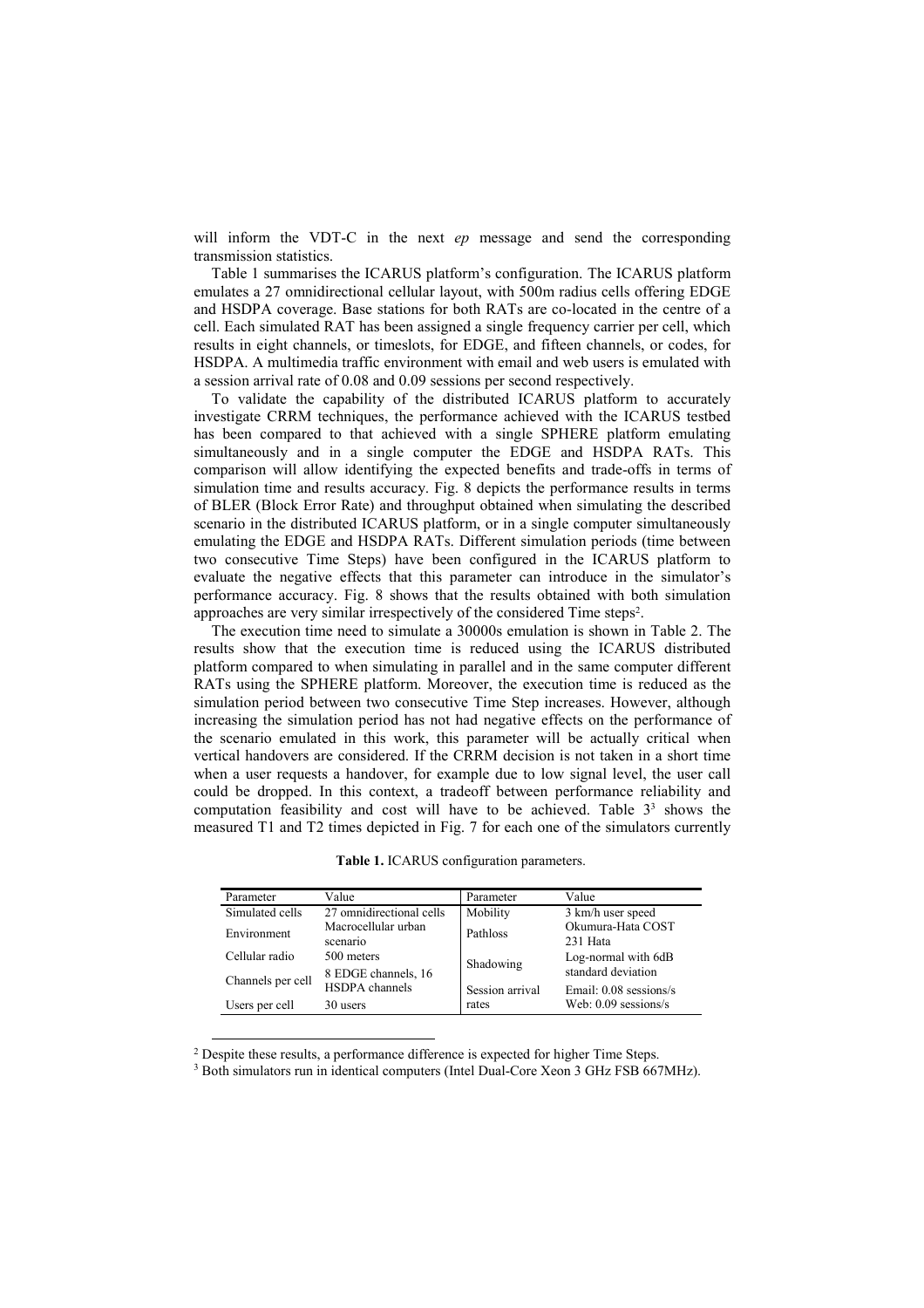

Fig. 8. Performance results.

Table 3. Execution times of the

Table 2. Execution time for a 30000s emulation.

| emulation.                   |                   | ICARUS simulators for a<br>1 second Time Step. |                       |        |        |
|------------------------------|-------------------|------------------------------------------------|-----------------------|--------|--------|
|                              | Execution<br>time | Improvement<br>$\binom{0}{0}$                  |                       | Τ1     | Т7     |
| <b>SPHERE</b>                | 62987s            |                                                | <b>EDGE</b> simulator | 0.949s | 0.647s |
| ICARUS Time Step 0.5s        | 55696s            | 11.58                                          |                       |        |        |
| <b>ICARUS</b> Time Step 1s   | 47879s            | 23.99                                          | HSDPA simulator       | 0.204s | 1.392s |
| <b>ICARUS</b> Time Step 1.5s | 46183s            | 26.68                                          |                       |        |        |

composing the distributed ICARUS platform. T1 corresponds to the time spent exchanging messages with the VDT-C, while T2 is the time that the simulator actually spends emulating a new simulation period equal to the Time Step. The obtained results show that the exchange of information with the VDT-C only corresponds to the 12.78% of the total execution time, which is not that significant compared to the high computational requirements of the HSDPA simulator.

# 4 Conclusion

This work has presented a first successful implementation of a distributed platform for future beyond 3G heterogeneous wireless systems developed in the framework of the ICARUS project. The distributed approach allows interconnecting and collaboratively sharing simulation platforms developed by different groups for a more resource and performance efficient research on complex issues of Beyond 3G systems. To this aim, some common functionalities and interfaces between the